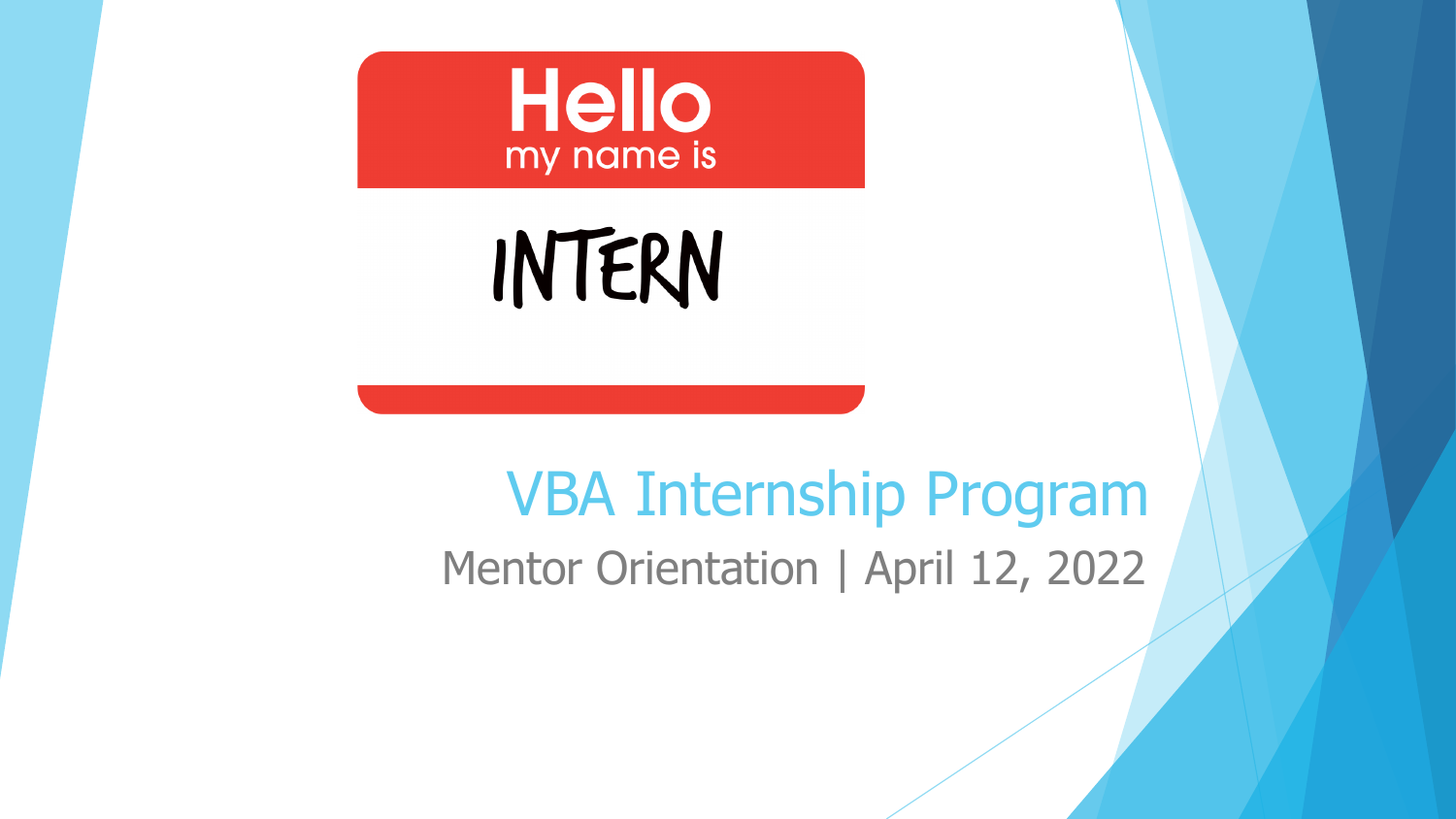

## VBA Summer Internship Program

- **Nelcome & Introductions**
- ▶ 2022 Participating Banks:
	- **American National Bank** & Trust Co.\*
	- Benchmark Community Bank\*
	- Blue Ridge Bank
	- ▶ Chain Bridge Bank\*
	- $\blacktriangleright$  Chesapeake Bank\*
	- F&M Bank\*
	- **First Bank & Trust Co.\***
- **First National Bank**
- Oak View National Bank\*
- Southern Bank and Trust **Company**
- The Bank of Southside Virginia\*
- The Farmers Bank of Appomattox\*
- **TowneBank**

*\*Past Participant*

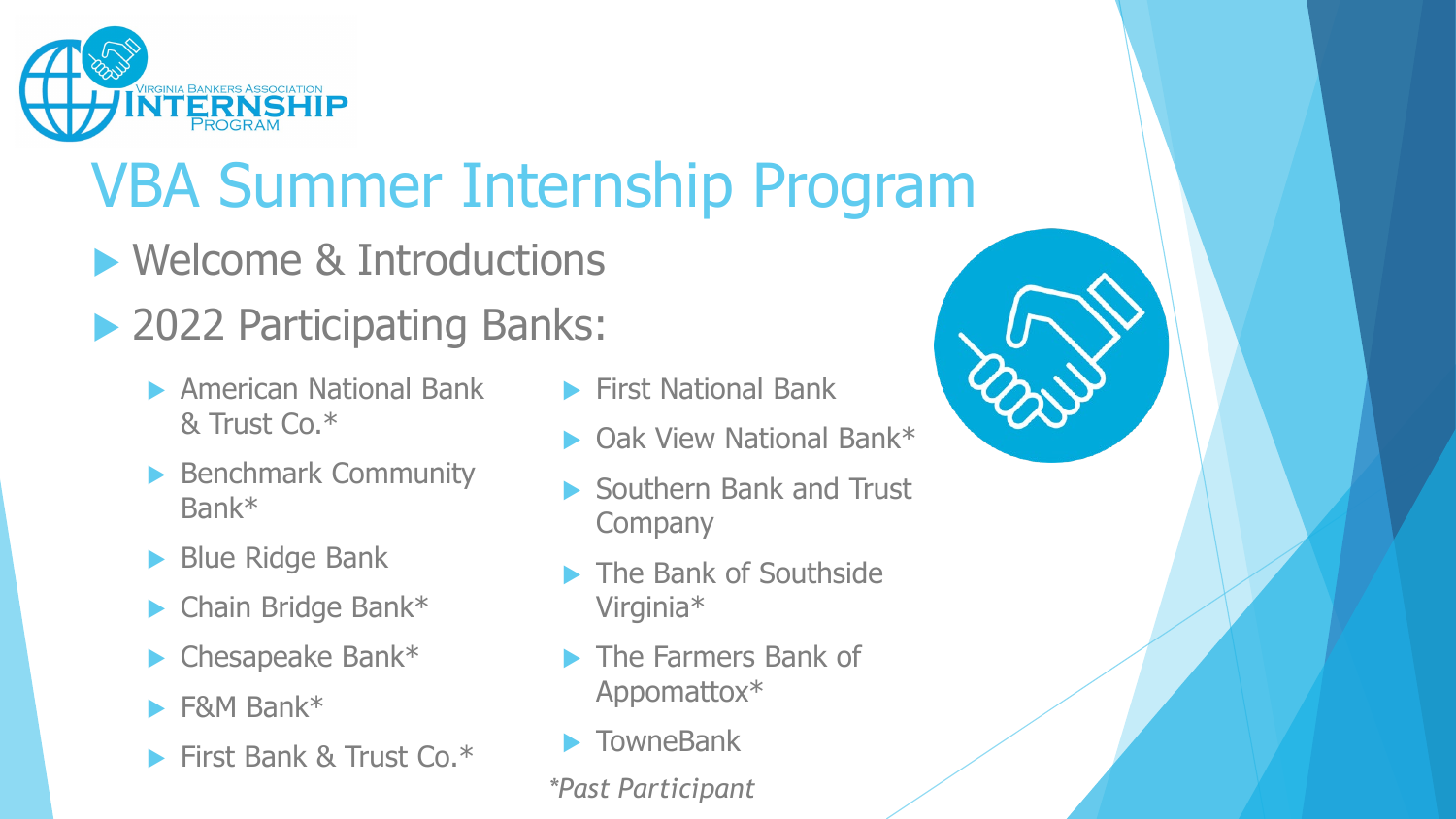

## Overall Program Goals

- $\checkmark$  Develop a streamlined, enriching, and engaging internship program that appeals both to banks that currently host interns and those just beginning their programs
- $\checkmark$  Provide interns exposure to the banking industry while creating a pipeline of talent
- Establish a "learning agenda" and "learning objectives" for the interns to work towards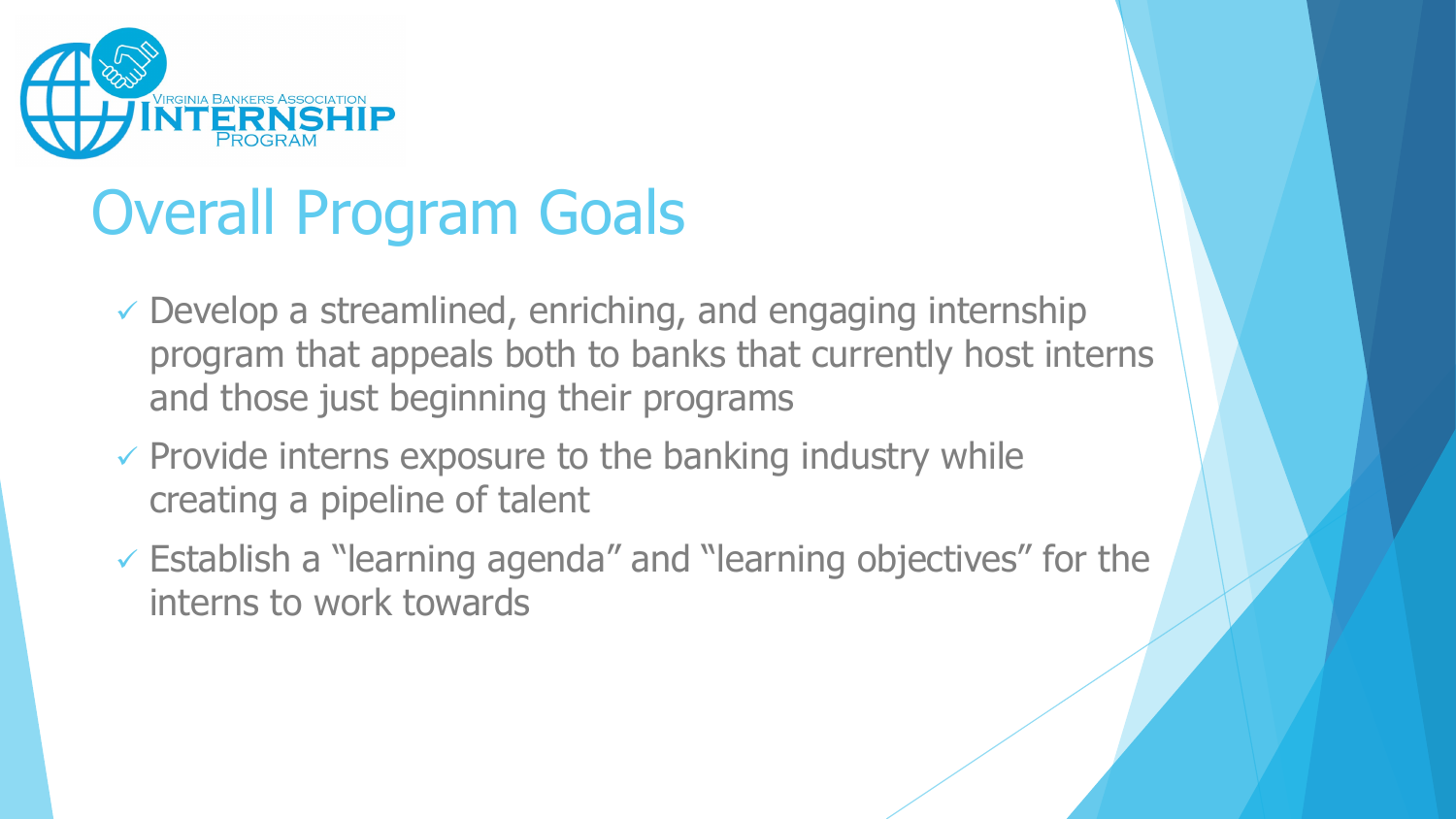

### VBA Education & Training Continuum

### Virginia Bankers Association | Education & Training **Leadership Training Continuum**

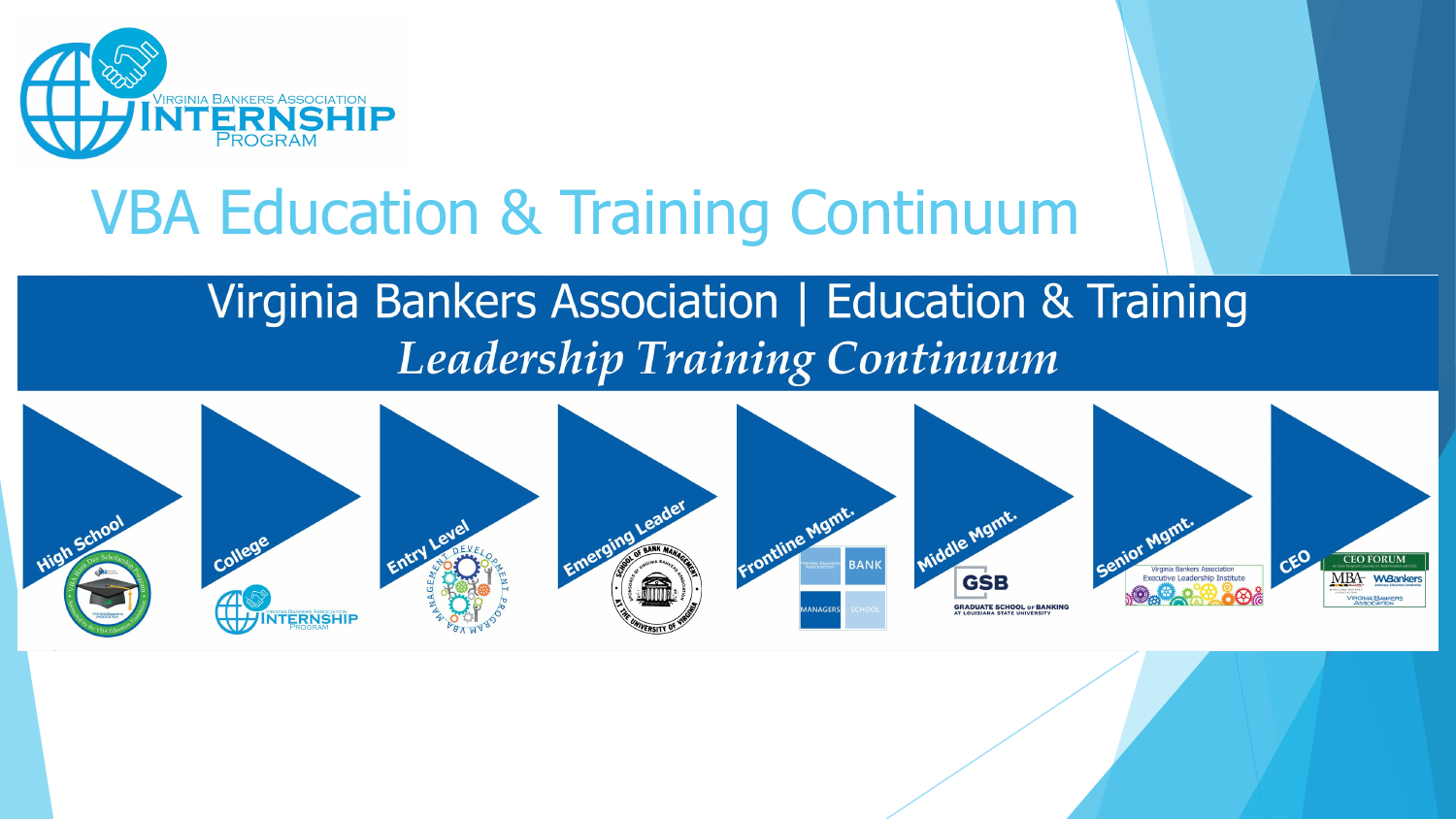

### Internship Experience: Accepted Full-time Offer

#### **Top 10 Factors: Impact on Conversion**

- My manager valued my being there  $*1.$
- I had access to management  $*_{2}$
- I was challenged by my assignment  $*3$ .
	- I worked with people I liked and respected  $\overline{4}$
	- I was treated with dignity and respect  $5<sup>1</sup>$
	- I enjoyed the workplace environment 6
	- Their culture appealed to me  $\overline{7}$
	- They encourage/value employees' contributions 8
- My mentor was a valuable resource  $*9$
- I was treated like a full-time employee  $*10.$

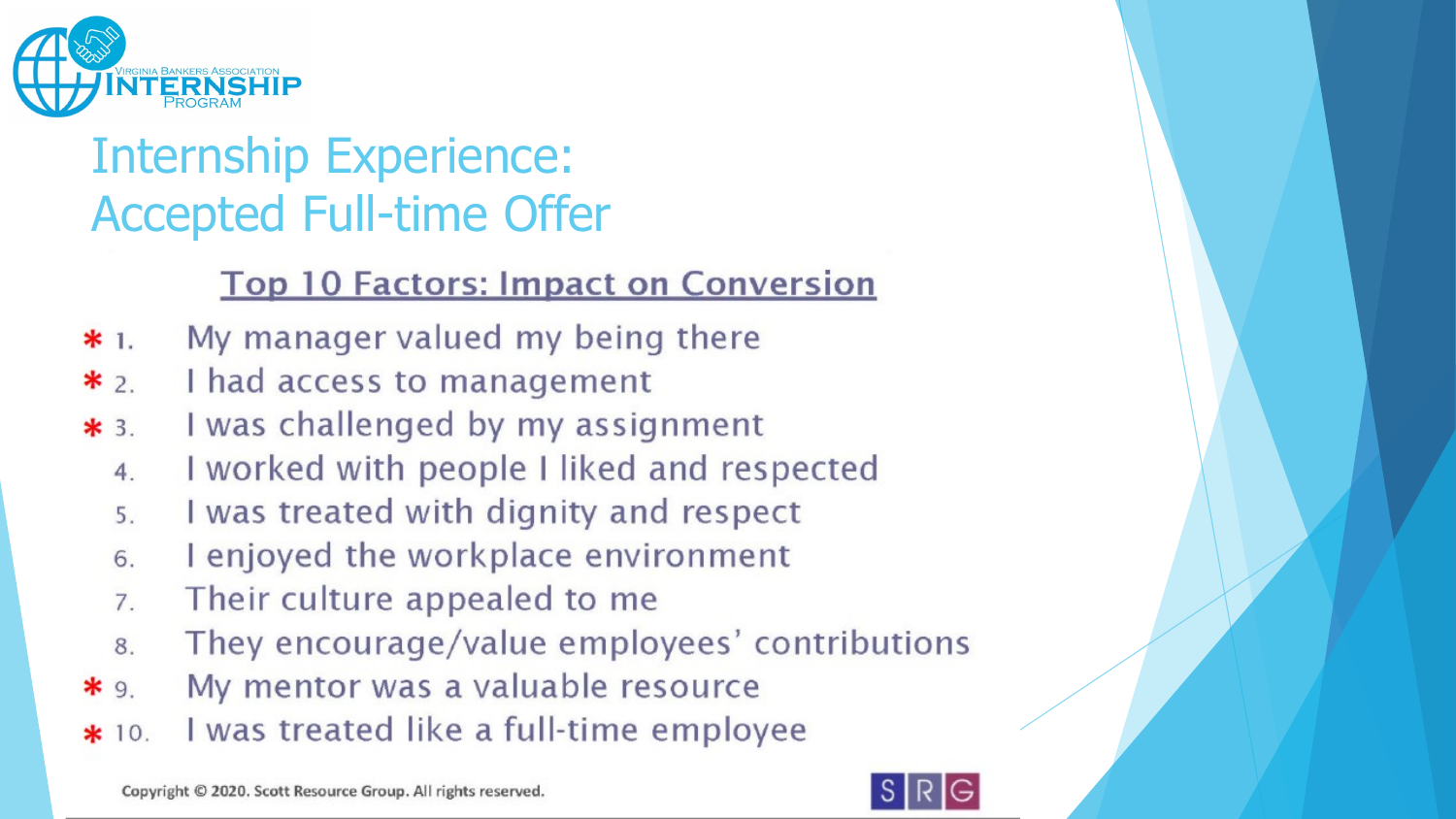

## Virginia Talent + Opportunity Partnership Presentation Lynn Seuffert

Senior Associate for Strategic Planning and Policy Studies State Council of Higher Education for Virginia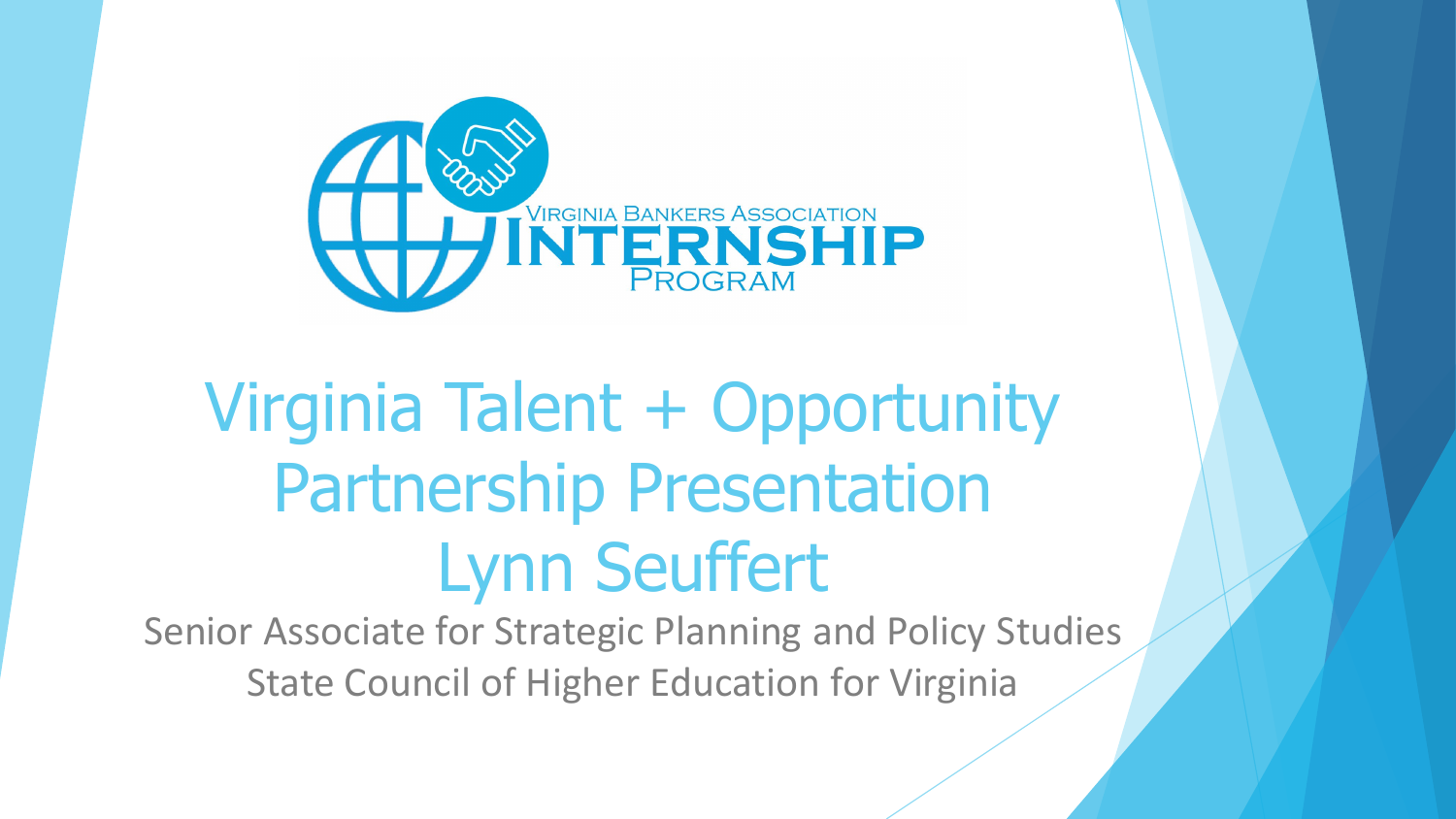

## VBA Internship Program Components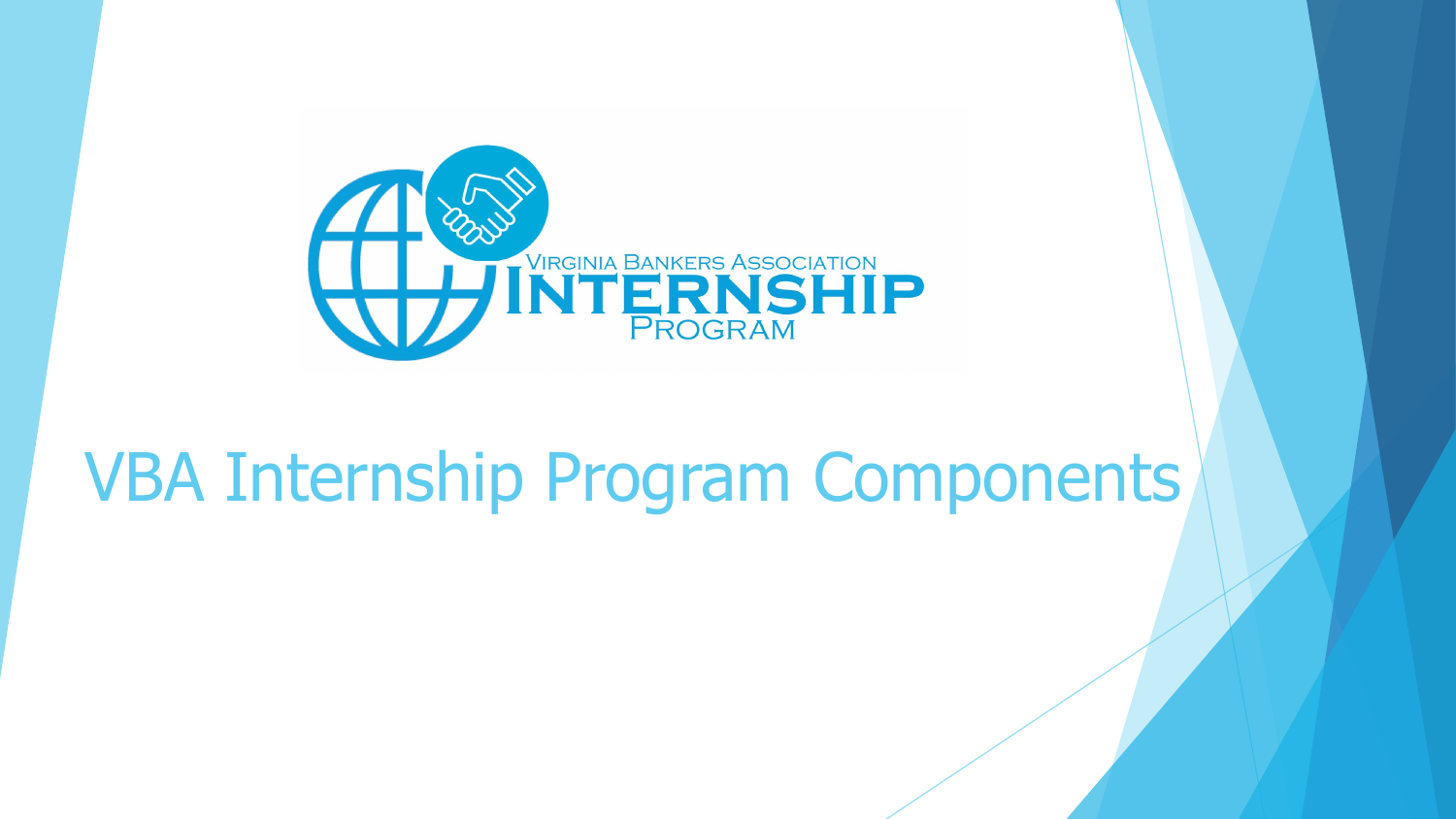

### VBA's Role

- Provide program timeline, structure, training, and project suggestions to banks and interns
- Develop and provide turnkey templates and resources for banks to use with summer interns
- Coordinate in-person and virtual meetings
- Provide online training options and opportunities
- Act as sounding board and resource for banks and interns during internship period

### Bank's Role

- Recruit, interview and hire interns
- Customize the proposed program to fit the needs of your bank
- Mentorship of interns and structuring of interns' day-to-day duties at the bank
- Communicate with intern and college about specific college requirements for internship (if applicable)
- Provide feedback to VBA during internship program planning and execution